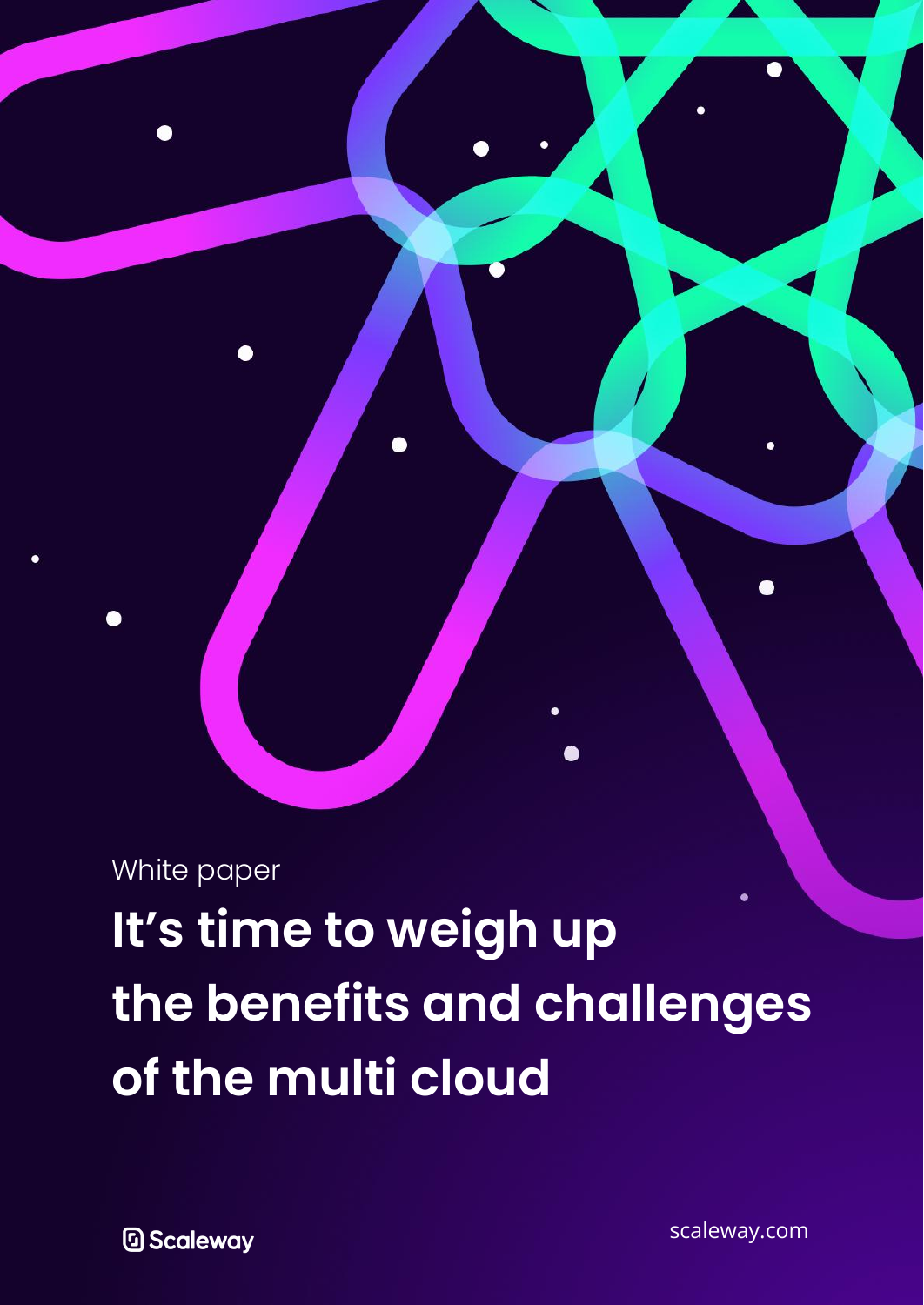## **Summary**

| <b>INTRODUCTION</b>                                                                                       | $\overline{2}$ |
|-----------------------------------------------------------------------------------------------------------|----------------|
| How the criteria for choosing a cloud provider have evolved                                               | 3              |
| From storage to European digital sovereignty                                                              | 3              |
| From user to developer experience                                                                         | $\overline{4}$ |
| From elasticity at all costs to finding the balance between client guarantees and<br>environmental impact | $\overline{4}$ |
| One cloud is all you need, or is it?                                                                      | 5              |
| The supremacy of the dominant providers has come crashing down                                            | 5              |
| Today's choices can put tomorrow's business at risk                                                       | 5              |
| The multi cloud is not a myth, it's already here                                                          | 6              |
| The benefits of a multi-cloud strategy for your infrastructure, recruitment, and corporate<br>culture     | $\overline{7}$ |
| Open source: the driving force behind the adoption of the multi cloud                                     | $\overline{7}$ |
| Reducing provider lock-in                                                                                 | $\overline{7}$ |
| Leveraging the best of each cloud provider                                                                | $\overline{7}$ |
| Reducing infrastructure costs                                                                             | $\overline{7}$ |
| Building redundant architectures                                                                          | 8              |
| Leveraging a true competitive advantage to benefit your teams                                             | 8              |
| <b>Empowering your teams</b>                                                                              | 8              |
| Simplifying recruitment to help your teams grow                                                           | 8              |
| Scaleway, the leading alternative multi-cloud provider, and your future partner                           | 9              |
| <b>CONCLUSION</b>                                                                                         | 10             |
| <b>TO GO FURTHER</b>                                                                                      | 11             |
| <b>Customer testimonials</b>                                                                              | 11             |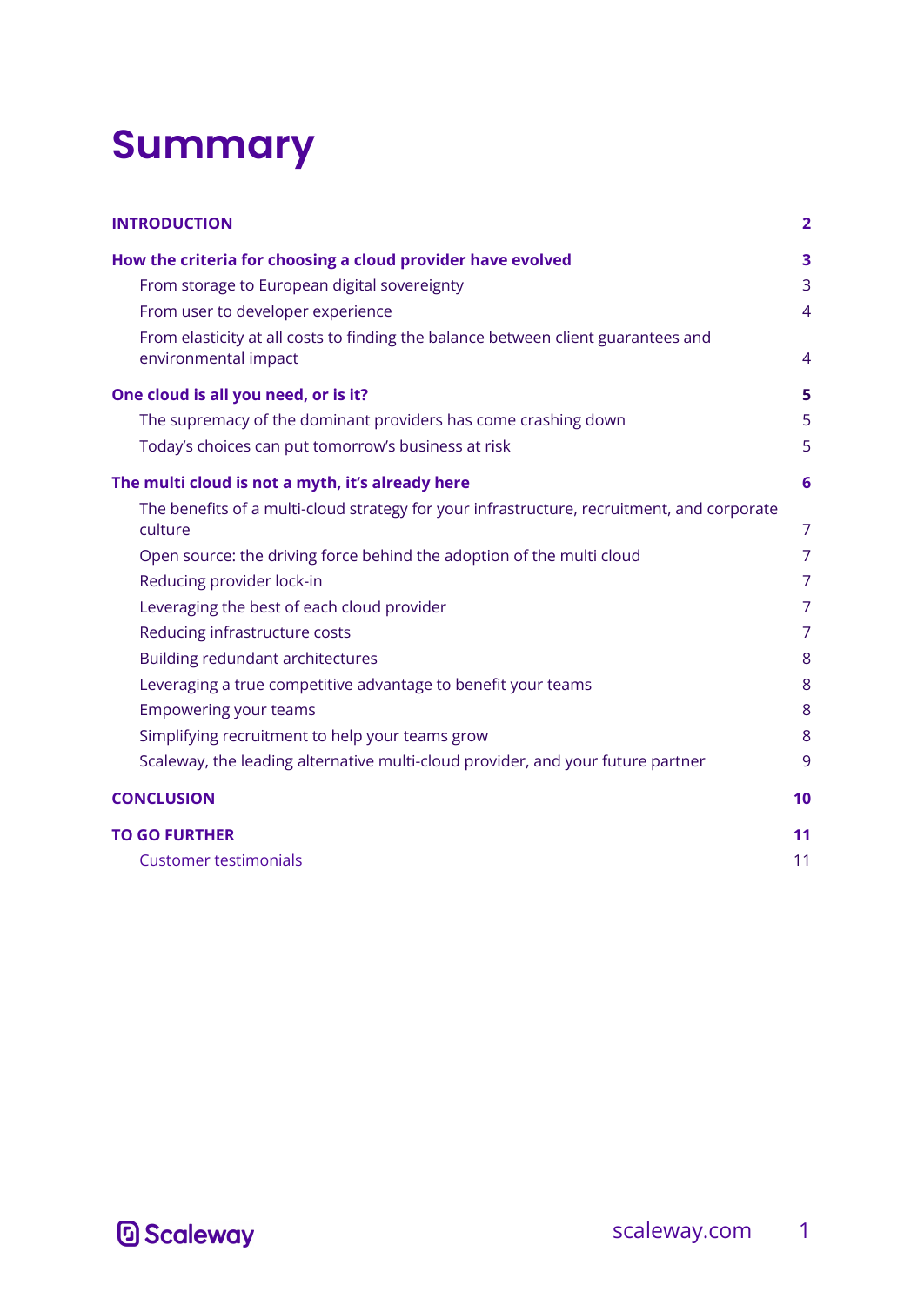## <span id="page-2-0"></span>**INTRODUCTION**

**The cloud has evolved a great deal over the last decade, and the once binary choice of "on premise, using self-managed servers" versus "public cloud with servers managed by a dedicated provider" has become far more complex**.

Nowadays, we talk about Serverless vs Containers, Storage vs Virtual machines, PaaS vs IaaS. There are so many options out there to let you make the best choice depending on your needs.

However, in this ecosystem that's brimming with choice, there's still a common misconception that exists - that a single cloud provider can meet all your needs.

And yet, sooner or later, this hyper-dependence fostered by the cloud giants will have significant consequences in terms of strategy. For instance, choosing a single cloud provider is rooted in tense geopolitics, extraterritorial laws, and regional requirements for data, which can all threaten your company. Generally speaking, diversifying your choice of provider is the best way to limit the risks and negative impact on your company. Continued hyper-dependence will cause your evolution and innovation to stall, while your clients will keep asking for more control over the sovereignty of their data.

Your in-house developer teams, on the other hand, are looking for more freedom - freedom of choice, freedom to act, freedom to make decisions. The multi cloud, in many ways, is the right way to give them that freedom. Building an infrastructure that meets your needs, by promoting the added value of the product, rather than the provider, will have a positive impact on:

- Your business (invoicing, vision, innovation)
- Your teams (motivation, velocity, commitment, recruitment)
- Your end users (availability, data sovereignty)

Open standards and open source pave the way for the multi cloud. And, at Scaleway, the leading alternative multi-cloud provider, we are convinced that we are only at the beginning of the adventure.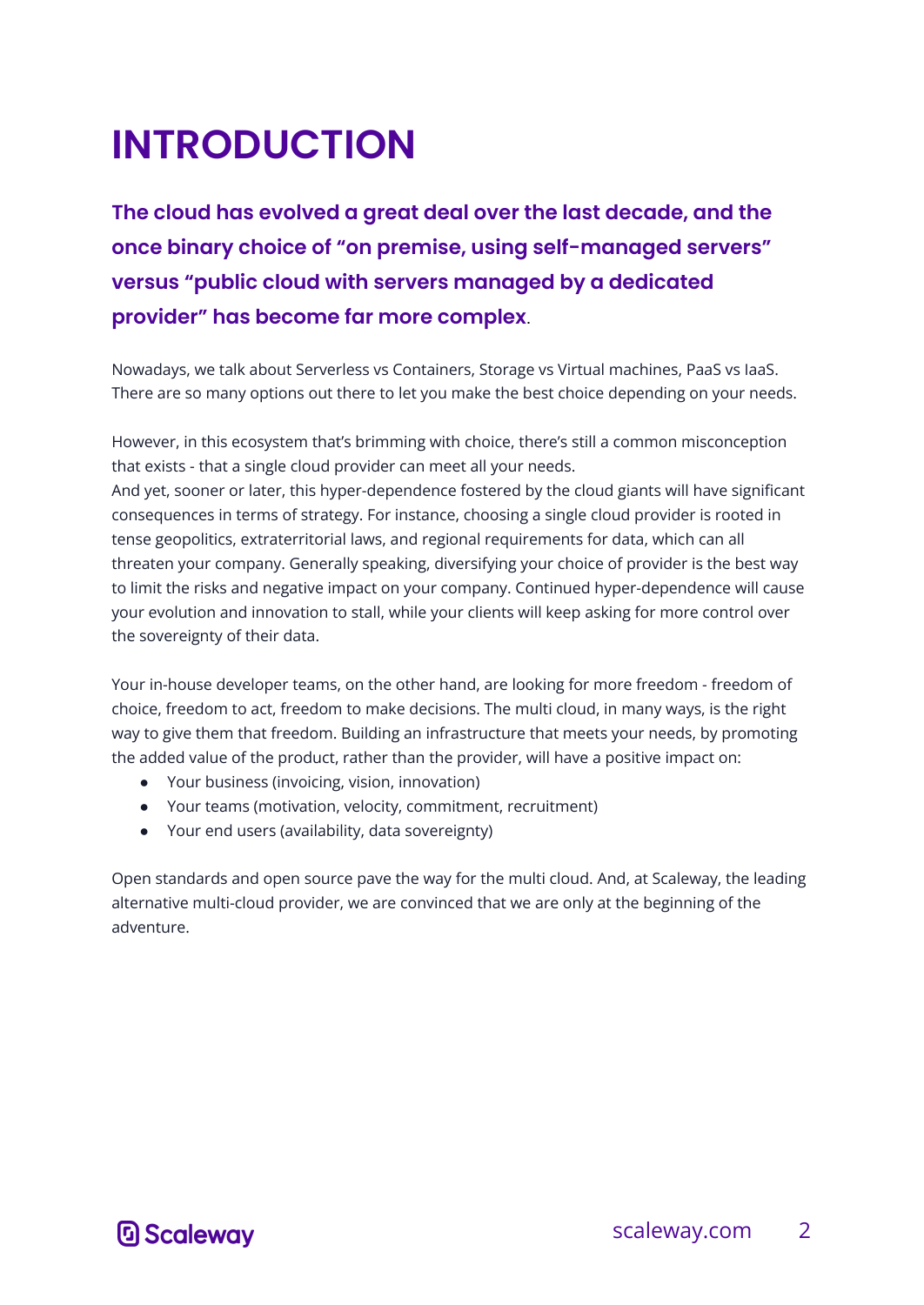## <span id="page-3-0"></span>**How the criteria for choosing a cloud provider have evolved**

**In 2022, the cloud is no longer what it was in around 2010: your technical teams' uses and requirements have evolved towards infrastructure hyper velocity. They want performance, flexibility, and freedom of choice and action.**

#### <span id="page-3-1"></span>**From storage to European digital sovereignty**

20 years ago, as more and more applications were being created, developers were wondering "where are we going to store all this structured and unstructured data?". The cloud turned out to be the solution. However, the cloud became a cause of growing anxiety for end users due to concerns over data use and accessibility.

Europe partially resolved this by implementing GDPR. The localisation of data storage became a key differentiating factor for clients. Data storage is now inextricably linked to the topic of sovereignty, and compliance with American or Asian extraterritorial legislation is a major strategic issue.

# **89 %**

#### **According to a study by KPMG\* "89% of CIOs consider data sovereignty to be an important criterion when choosing cloud providers".**

#### \**The European Cloud: Major Challenges For Europe and Five Scenarios with Major Impacts by 2027-2030, by KPMG, April 2021*

As an entrepreneur, you need to be aware of the impact of your choice of cloud provider, which is, by-design, linked to the geographical location and nationality of the storage partner responsible for your end users' data. For instance, data stored in France, but with an American player is in no way protected from extraterritorial laws. On the contrary, choosing at least one European provider is a very meaningful gesture which helps restore balance and give digital sovereignty back to Europe, to your company, to CTOs and to your end users.

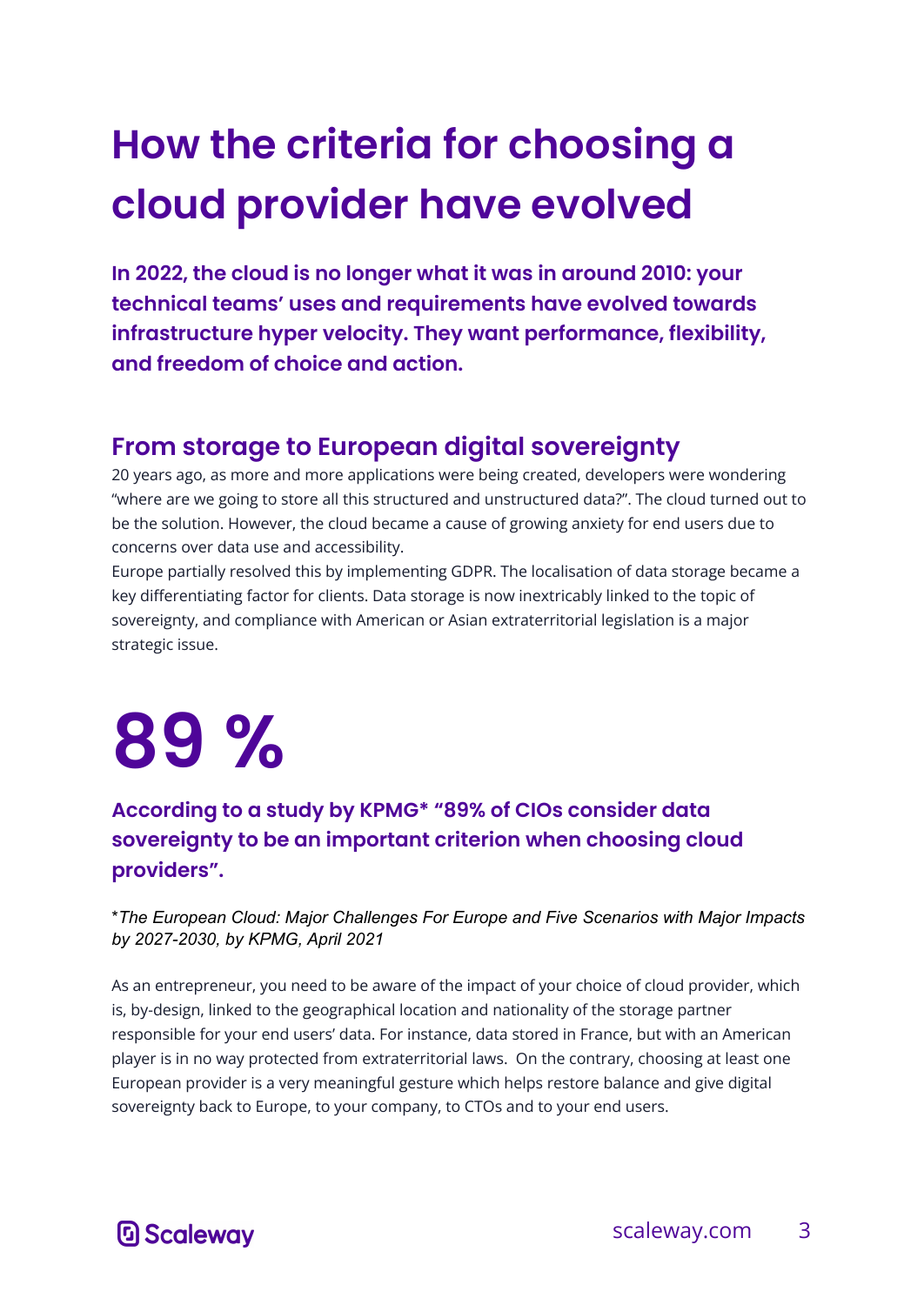#### <span id="page-4-0"></span>**From user to developer experience**

Not so long ago, choosing a cloud provider depended on four key factors: product and service availability, the reliability of the provider, their network and of course, cost.

Nowadays, this is no longer enough. Your developers want a dedicated experience that makes their daily lives easier. To achieve this, they need:

- A console designed for developers, with a dedicated user interface, complete with key features, APIs, and the standard automation tools on the market (like Terraform, for instance)
- Support that's available 24/7
- Documentation providing a clear source of information and the existence of an active community
- To participate in open source projects based on continuous improvement and sharing knowledge

Meeting these new criteria will be just as beneficial to your business strategy. Optimizing your developers' experience will make it easier for you to recruit skilled developers without necessarily limiting your search to niche experts of a particular cloud provider or cloud architects, who are increasingly hard to find on the market these days. This will in turn boost your growth.

#### <span id="page-4-1"></span>**From elasticity at all costs to finding the balance between client guarantees and environmental impact**

To meet your clients' requirements, you want to guarantee availability, resilience, and security with an application offered across several regions and AZs.

But this is a high-impact decision to make. Nowadays, we can't just scale whatever the cost, without taking the potential consequences into account. We are referring, of course, to our collective and shared responsibility for the environmental footprint of the digital industry, today and for the years to come.

As always, this is a matter of choice and balance. You need to think about what is best for you, for your company's posture, and for your end users.

#### **D** Scalewav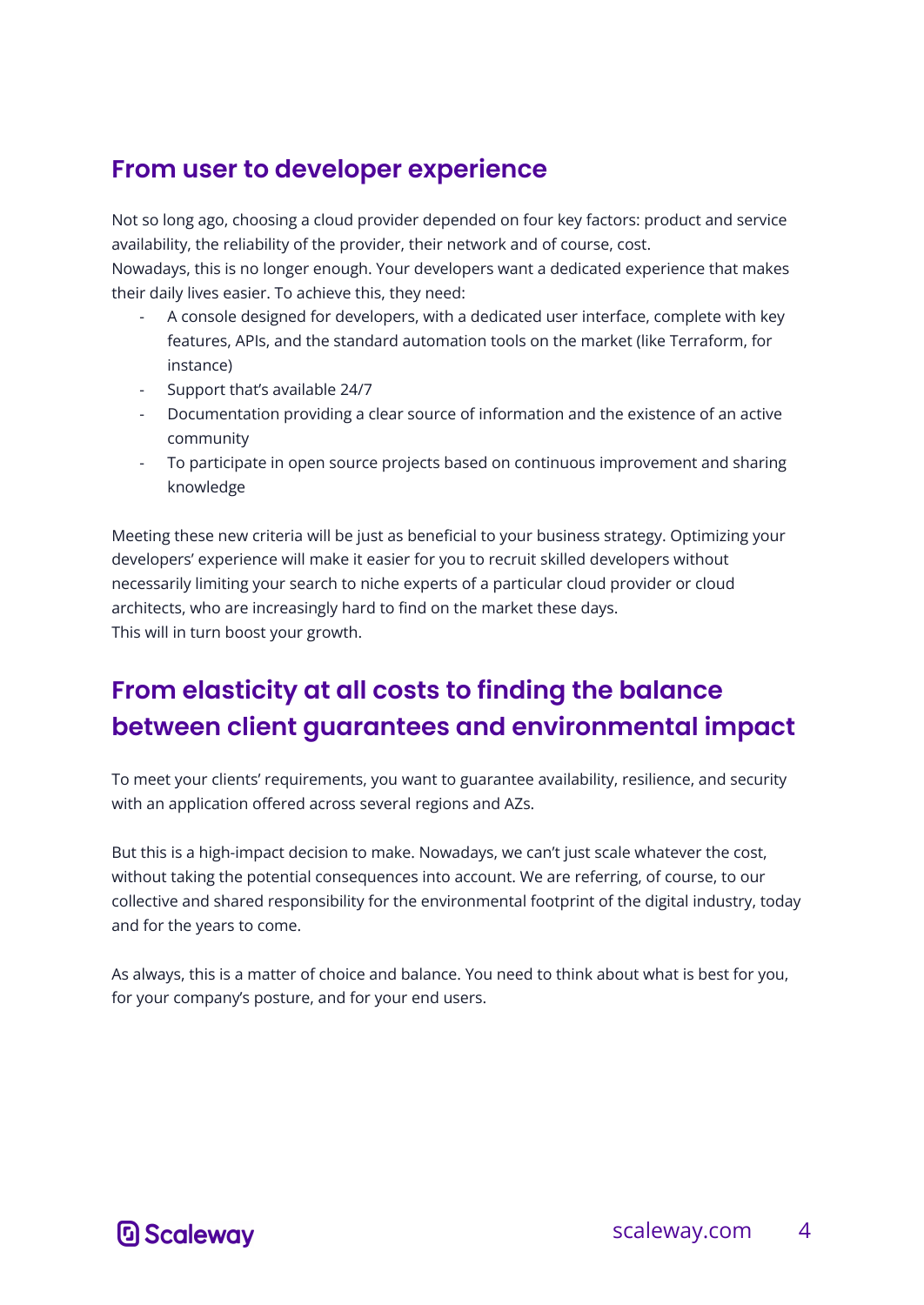## <span id="page-5-0"></span>**One cloud is all you need, or is it?**

**Data stored in the location of your choice, an excellent, personalized developer experience, flexible solutions that adapt to your needs and ideas, etc. This is the hyper-customization of your cloud environment that you've come to expect from your cloud provider. But, between us, no single provider alone can guarantee this unique adaptability to every business.**

#### <span id="page-5-1"></span>**The supremacy of the dominant providers has come crashing down**

For years, the dominant providers have implemented a rather efficient acquisition and retention strategy by leading us to believe that a single cloud can meet all your needs.

Even if this single cloud which meets all your needs seems highly attractive, especially for startups taking their first steps into the cloud, the reality is quite the opposite. Users find themselves tied into extreme dependency due to lock-in practices:

- An anti-competitive acquisition strategy through offering an indecent number of free credits, the famous "try before you buy"
- A retention strategy through creating interdependent products and services
- An abusive loyalty strategy through financial or technical pressure, with long-term, unclear, and misleading contracts

All in all, a framework that's far from supportive or productive.

#### <span id="page-5-2"></span>**Today's choices can put tomorrow's business at risk**

Unfortunately, this hyper-dependent strategy is working.

This choice has a direct impact on your current and future business. Locking yourself into the straitjacket of a single cloud provider leads, in the medium/long term to:

- Technical recruitment being limited to niche experts
- Predicting visible, and more often than not, hidden costs becoming impossible
- Excessive amount being charged for data extraction, which might make you think twice about migrating towards another provider
- Certifications becoming a never-ending nightmare
- Architectural dependence making reversibility impossible
- Support being more expensive than efficient

#### **D** Scaleway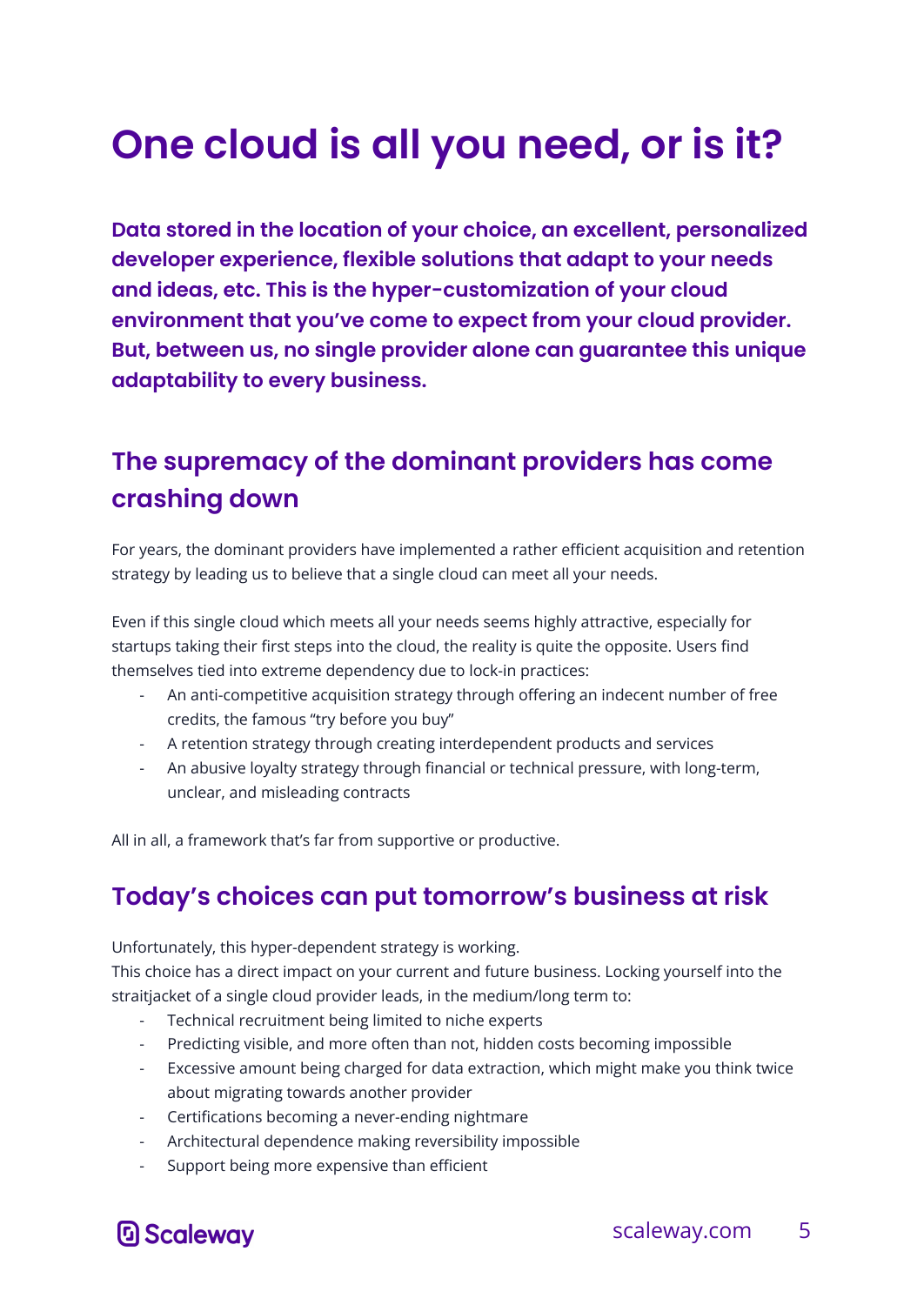These obstacles for your company are not new, so resist the call of free credits as it's just a masquerade for long term costs. There are other ways to manage your budget without it coming at the expense of your future independence.

Whether you have adopted an on-premise or a hybrid cloud model, the best way to guarantee your freedom of choice is the multi cloud. The choice, and your company's future, are in your hands. Why should you make do with only being 60% satisfied by one provider, when you could be 100% satisfied by several?

## <span id="page-6-0"></span>**The multi cloud is not a myth, it's already here**

**You likely use Github (hosted by Azure), Google Docs (hosted by GCP) and your AWS or Scaleway infrastructure all at once, on a daily basis. See? You're already using the multi cloud. This example shows that rather than making things more complicated, using several cloud providers is making your daily life simpler. It's just a question of common sense.**

Using the multi cloud on a larger scale is just the same if you adopt the right approach - the point is not to create a full backup of your applications with other providers (DRP or BCP). This is a trap you should avoid as it will be a waste of time despite the advantages this strategy can bring in terms of innovation.

Creating an application with a multi-cloud strategy will allow you to benefit from the most relevant services offered by different cloud providers in order to build an efficient, resilient, and flexible architecture that meets your business needs, and improves your developers' efficiency and experience.

It is worth noting that, for 80% of use cases, only 20% of the products out there are actually necessary. When cloud providers use the same market standards, it makes it easier to find the same products, such as load balancers, private networks, S3, etc. all the while sparing technical teams additional training.

Nowadays, your teams can rely on an already significant range of multi-cloud products:

- Gitlab and Github for building
- Terraform and Ansible for deployment
- Docker and Kubernetes for scaling

So whatever the obstacles between you and a multi-cloud strategy, they are nothing but a myth.

#### **D** Scaleway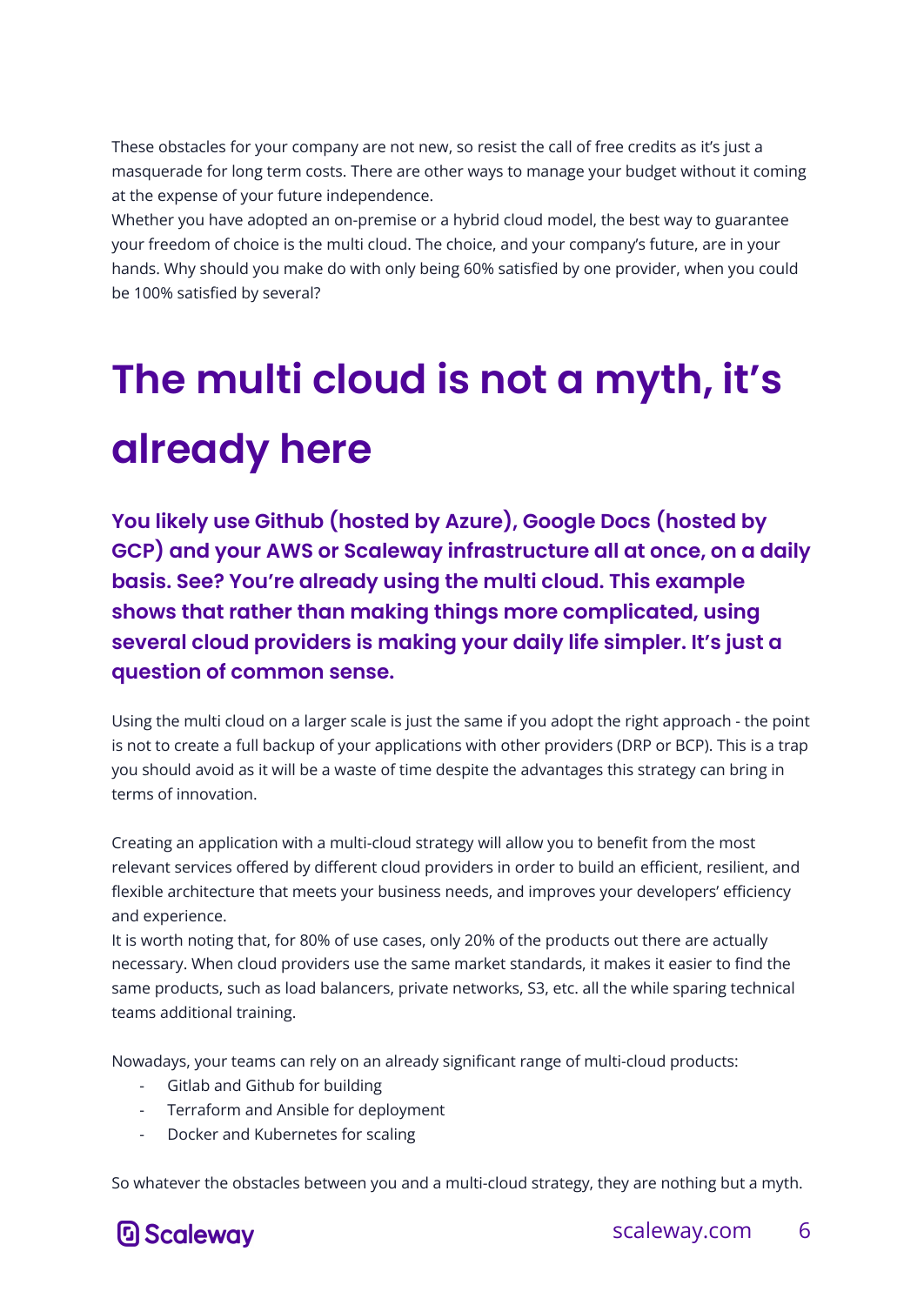#### <span id="page-7-0"></span>**The benefits of a multi-cloud strategy for your infrastructure, recruitment, and corporate culture**

There's fierce debate surrounding the multi cloud. Some will tell you that deploying a product across several regions, or even AZs, with one single cloud provider is complicated enough as it is. So why make it worse by adding more providers? The answer is - because the tables have turned. Nowadays, the obstacles are falling one by one, thanks to open source, and this strategy clearly has the most advantages.

#### <span id="page-7-1"></span>**Open source: the driving force behind the adoption of the multi cloud**

Using open source technologies is a safe bet for you, but also for your provider. The technologies developed by the community (like Kubernetes, created by Google before being handed over to the CNCF for maintenance) are vendor agnostic by design. They pave the way for the development of standards that facilitate the adoption of the multi cloud. In the next few years, the adoption of the multi cloud will increase exponentially.

#### <span id="page-7-2"></span>**Reducing provider lock-in**

Of course, we are not going to abolish it completely. When you choose to use a specific technology, or the services of a cloud provider, then you are, of course, tied-in to their user agreement.

Still, you will gain independence and, should this partnership not suit you anymore, it will be easier for you to terminate it.

Being able to smoothly migrate your infrastructure can be a key argument in the particular case of a startup merger or acquisition.

#### <span id="page-7-3"></span>**Leveraging the best of each cloud provider**

Another key argument is, of course, the freedom the multi cloud offers. Choosing the products that best suit your infrastructure is no longer a luxury beyond your reach. Using managed services will make it easier for you to coordinate and integrate cloud environments to your infrastructure. By delegating the maintenance tasks (backup, monitoring, patching, etc.), you will save time, and increase your efficiency. Most importantly, you will always be able to regain your freedom.

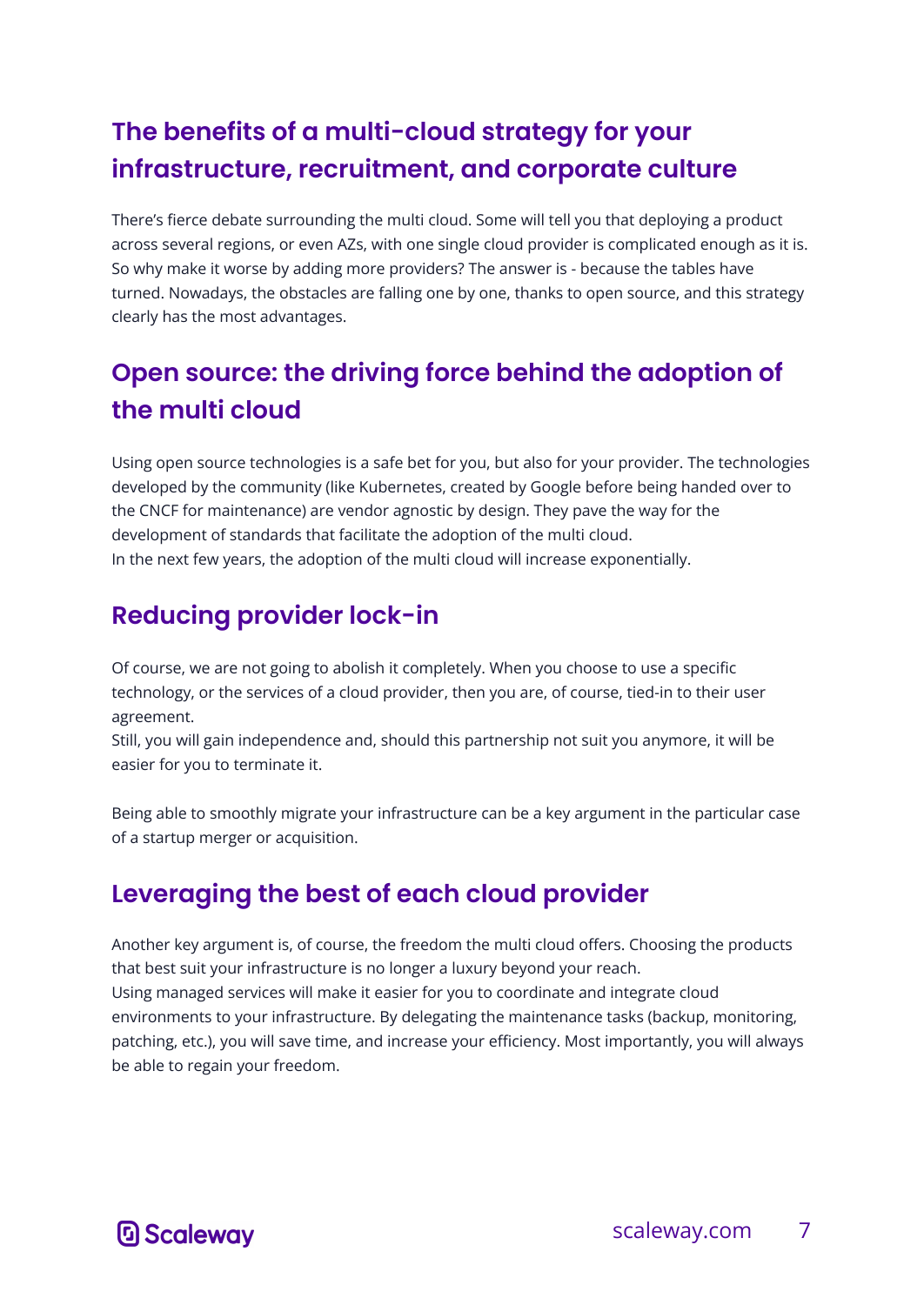#### **Reducing infrastructure costs**

By hyper-customizing your infrastructure to meet your needs, there will be a direct impact on your costs. No more unnecessary products, no more excessive consumption. As your teams save time, your company will save money.

Even though your purchasing power will be distributed across several cloud providers, your ability to compare providers will increase your negotiating power.

#### <span id="page-8-0"></span>**Building redundant architectures**

Deploying with the multi cloud allows you to diversify to your infrastructure's hosting locations, which guarantees high availability for your clients. So, should one of your cloud providers encounter technical issues, the features and services that are deployed on other clouds will still be available for your users.

#### <span id="page-8-1"></span>**Leveraging a true competitive advantage to benefit your teams**

Building your infrastructure across multiple providers, AZs, and regions, protecting you from any incident is a thrilling challenge, which will certainly lead to an improved user experience for your engineers and developers.

#### <span id="page-8-2"></span>**Empowering your teams**

An increasing number of teams are organized into tribes and brigades. Being free to choose the provider or the product that best meets their needs will make a huge difference for them. It will help you build an atmosphere of trust, and increase commitment among your teams.

#### <span id="page-8-3"></span>**Simplifying recruitment to help your teams grow**

By relying on more than just one provider, you won't have to limit yourself to niche experts when recruiting Cloud Architects.

Some of your developers might feel a bit anxious about transitioning from a single cloud to the multi cloud. Involve them in the discussions when choosing providers, reassure them by providing them with documentation and helping them get acquainted with the new providers' ecosystems. Finally, give them the opportunity to upgrade their skills, which will benefit both the company and their CVs.

#### **D** Scalewav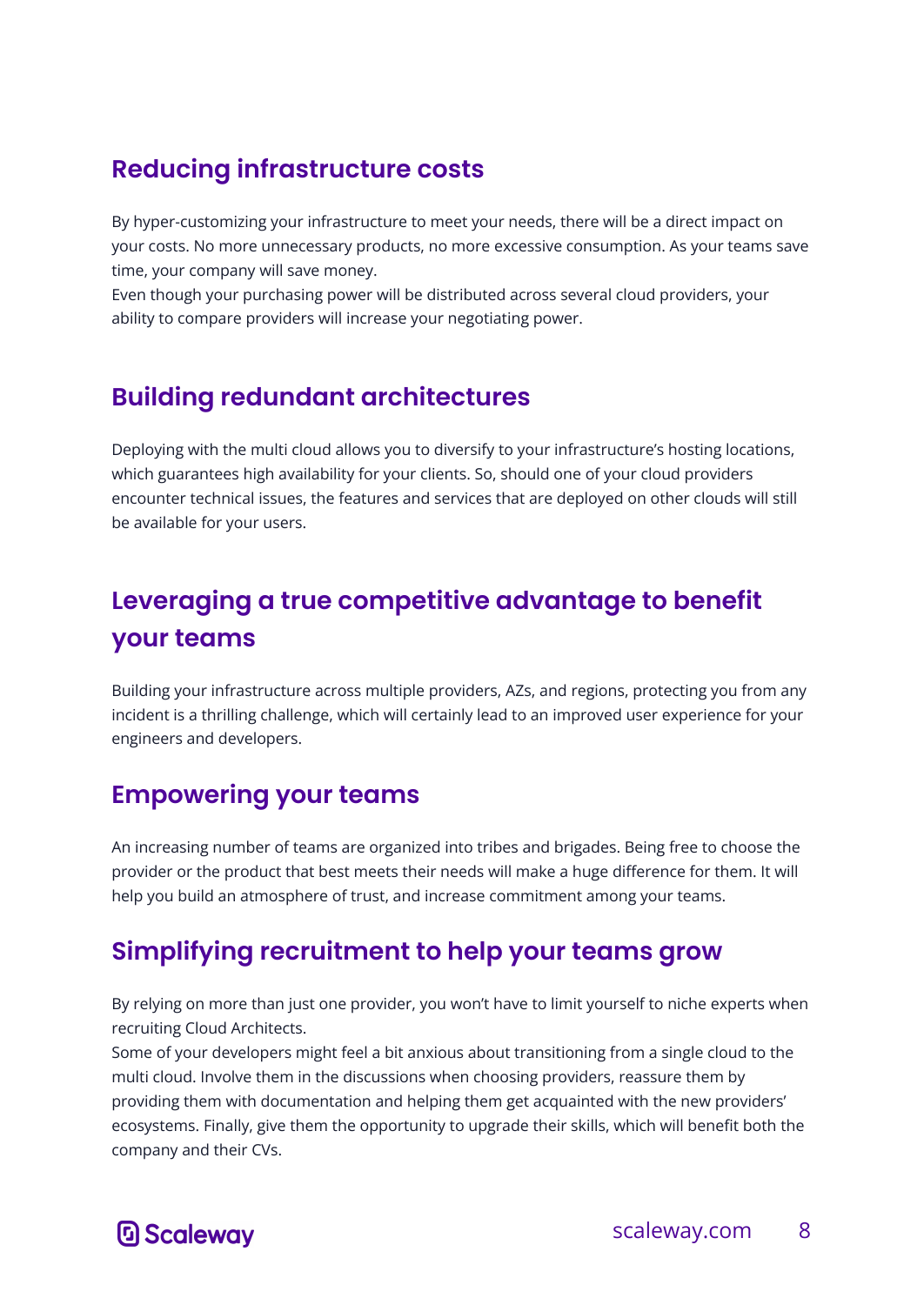Now that you know all the arguments, there are three possible outcomes:

- You are already leveraging the services of several providers, but you want to benefit from all these advantages to the fullest
- You are currently using an on-premise or hybrid approach, and now you want to move on to a multi-cloud strategy
- Or you either think all of this is just nonsense, or you simply don't believe what you just read. In this case, we would like to hear about your reservations

If one of the first two fits your case, then the next step for you is to analyze your infrastructure to find out what works and what doesn't, and define the areas of improvement. All this should help you determine your next move.

#### <span id="page-9-0"></span>**Scaleway, the leading alternative multi-cloud provider, and your future partner**

Initiating or strengthening a multi-cloud strategy is not without consequences. You will need to entirely rethink the way your applicative fleet is or will be built. The only way forward is to choose a local partner that really knows your market, your needs, and who will be by your side every step of the way as you build a multi-cloud infrastructure that meets your needs.

Scaleway is the first cloud provider to offer a complete cloud ecosystem including:

- Products that meet market standards and are open design (for instance, our Kubernetes offer, which is certified by the CNCF), while helping improve your teams' velocity
- An Elastic Metal offer, which combines the performance of dedicated servers and the elasticity of the cloud
- The first European dedicated offer for Serverless architectures
- Predictable costs and straightforward billing
- European presence, in three key regions with low latency access and no intermediary for over 50 million internet users
- An optimal developer experience relying on proximity and communication
- Environmental responsibility with tangible actions implemented on a daily basis since our data centers are 100% powered using renewable energy (DC5 is the most energy and water-efficient data center in Europe), our decommissioned hardware components are all securely reused and recycled where possible.
- And of course, GDPR compliance and European sovereignty with 100% local project management, from the data center to the software level

These aren't just criteria for us. These elements are part of a state of mind, a vision we share with our clients as we help them grow.

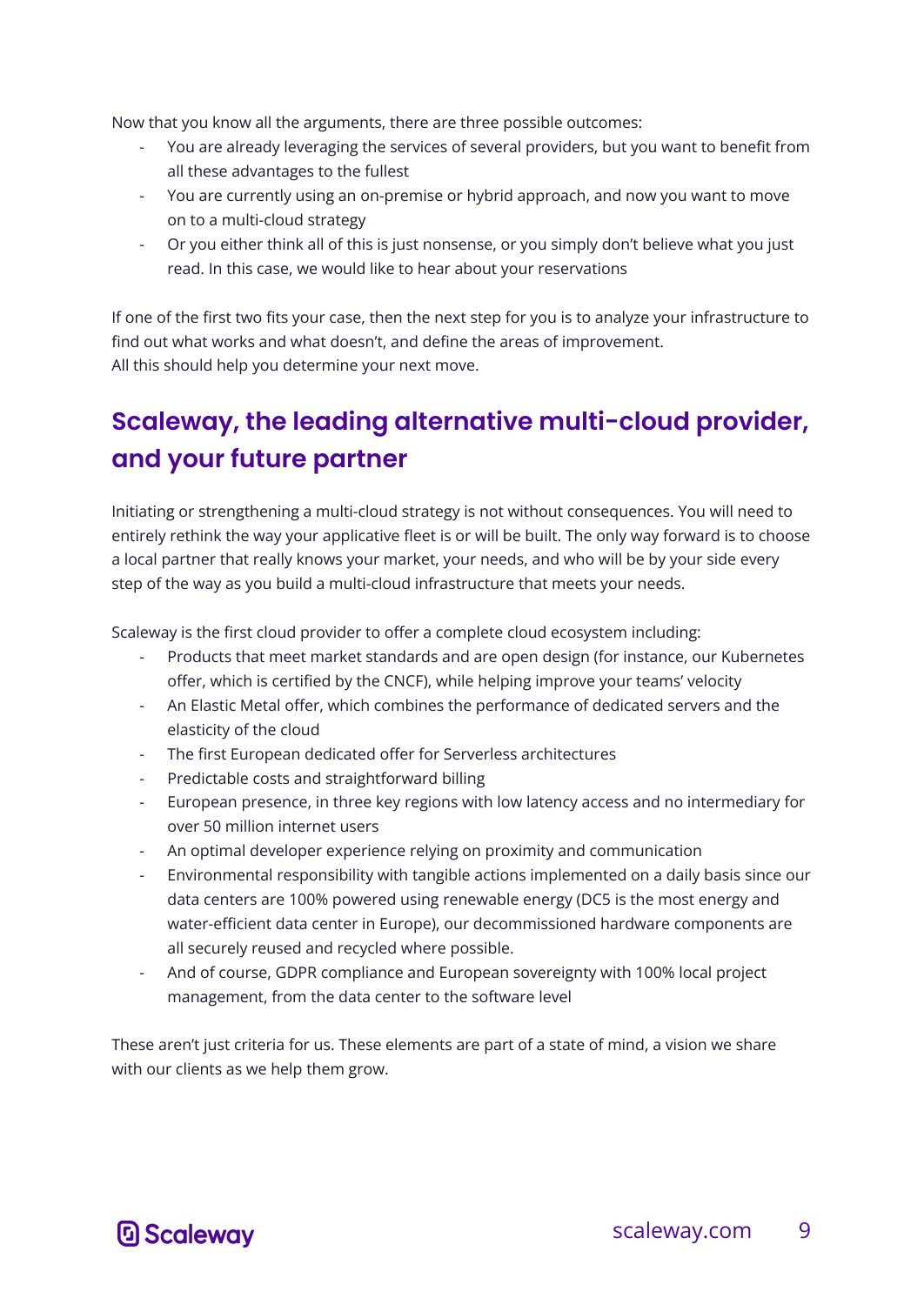### <span id="page-10-0"></span>**CONCLUSION**

Over the last ten years, cloud practices and uses have undergone massive changes, and ultra-customization is at the heart of this evolution. Now, users want to build their own cloud which is adapted to their financial, technical and business needs.

Currently, no single cloud provider can meet all of your requirements which include availability, sovereignty and resilience (among others), and give you the freedom that you are searching for. So, it's time to be proactive and to build your own solution with multiple providers. At Scaleway, as a multi-cloud provider, we are convinced that the future of the cloud is the multi cloud.

The multi cloud allows you to use products and services from several public cloud providers, meaning that you can benefit from numerous advantages at the architecture level, on your invoice, and within your team. You'll also find that your team is motivated by the challenge of implementing a multi-cloud architecture, and thanks to this new freedom, recruitment will become simpler too.

The choice of your cloud providers will be key to successfully adopting a multi-cloud strategy. We advise you to opt for providers who already share this vision, and have multi-cloud products. They will be best placed to help you lay a solid foundation.

At Scaleway, we help hundreds of companies, and we don't just offer our complete cloud ecosystem to clients, we help you connect to all cloud ecosystems in order to build your personalized architecture.

**D** Scalewav